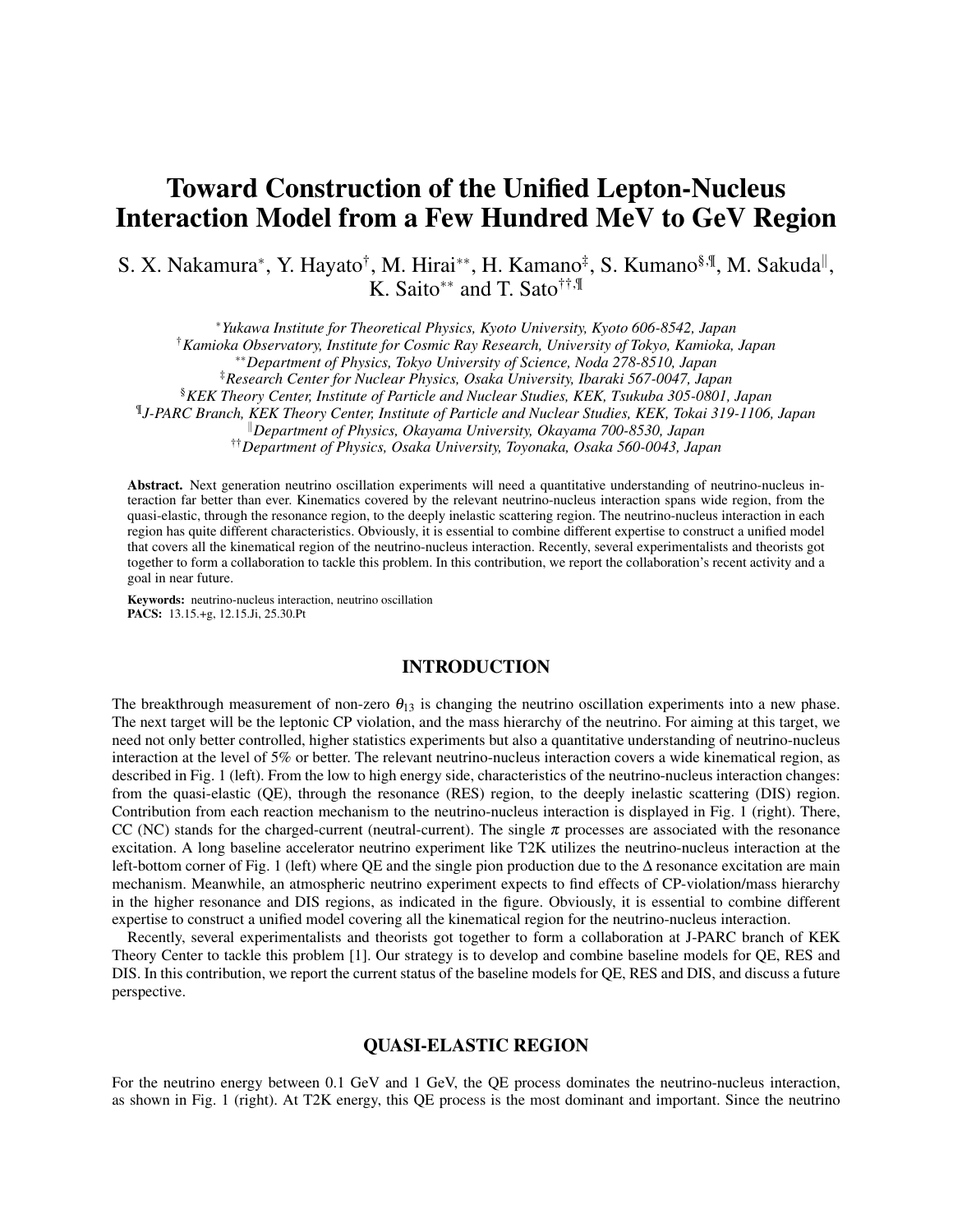

FIGURE 1. (Left) Kinematical region of neutrino-nucleus interaction relevant to the next-generation neutrino oscillation experiments. The neutrino energy and squared four-momentum transfer are denoted by  $v$  and  $Q^2$ , respectively. (Right) Contribution of each reaction mechanism to the neutrino-nucleus interaction. The symbol  $\sigma$  denotes the cross section.

oscillations depend on the energy of the neutrino, the neutrino oscillation experiments must reconstruct the neutrino energy by selecting events from the CC QE processes.

At the summary session of the NuInt12 Workshop, we generally agreed that the spectral function of nuclei should be used to calculate QE process and pion production in the neutrino-nucleus interactions, rather than a simple uniform nucleon momentum distribution based on the Fermi-Gas model, in order to achieve better accuracy of the calculations. The nuclear spectral functions  $P(p, E)$  is the probability of removing a nucleon of momentum (*p*) from ground state of the nucleus leaving the residual nucleus with excitation energy (*E*). The nuclear spectral function naturally enables us not only to calculate both CC and NC QE cross section, but also to estimate a spectroscopic factor  $(S_p)$  that is the probability of the residual nucleus in a specific shell state. Basic calculations with the spectral function approach are fully described in Ref.[2]. Comparisons of electron-nucleus scattering data with the spectral function approach and with the Fermi-Gas model are also shown in Ref.[2]. This approach is also useful to calculate CC and NC QE processes followed by a <sup>γ</sup> emission [3] for which the branching fraction is significant (*∼* 40%).

A remaining issue is to better understand effects of 2p-2h (2-particle-2-hole) configuration and/or MEC (mesonexchange current) in the QE process. This subject has been raised by several recent experiments on the QE cross section measurement [4]. The data seem to indicate a considerable contribution from 2p-2h and/or MEC effects, and have motivated active theoretical studies [5].

## RESONANCE REGION

The neutrino-nucleon interaction in the resonance region is a multi-channel reaction where not only single pion production but also two-pion production has a comparable contribution above the  $\Delta(1232)$ .  $\eta$  and kaon productions can also happen with a smaller probability. In order to deal with this kind of multi-channel reaction, an ideal approach is to develop a unitary coupled-channels model. In the following subsections, we discuss the unitary dynamical coupled-channels (DCC) model, and its extension to forward neutrino-induced meson productions.

#### Dynamical coupled-channels model

In the DCC model [6, 7, 8], we consider 8 channels: <sup>γ</sup>*N,*π*N,*η*N,*π∆*,*ρ*N,*σ*N,K*Λ*,K*Σ. We solve a coupled-channel Lippmann-Schwinger equation that contains meson-exchange potentials and bare *N ∗* excitation mechanisms, thereby obtaining unitary reaction amplitudes. We analyzed <sup>π</sup>(γ)*N →* <sup>π</sup>*N,*η*N,K*Λ*,K*Σ reactions data simultaneously up to  $W = 2.1$  GeV (*W* : total energy). The analysis includes fitting about 20,000 data points. The DCC model gives a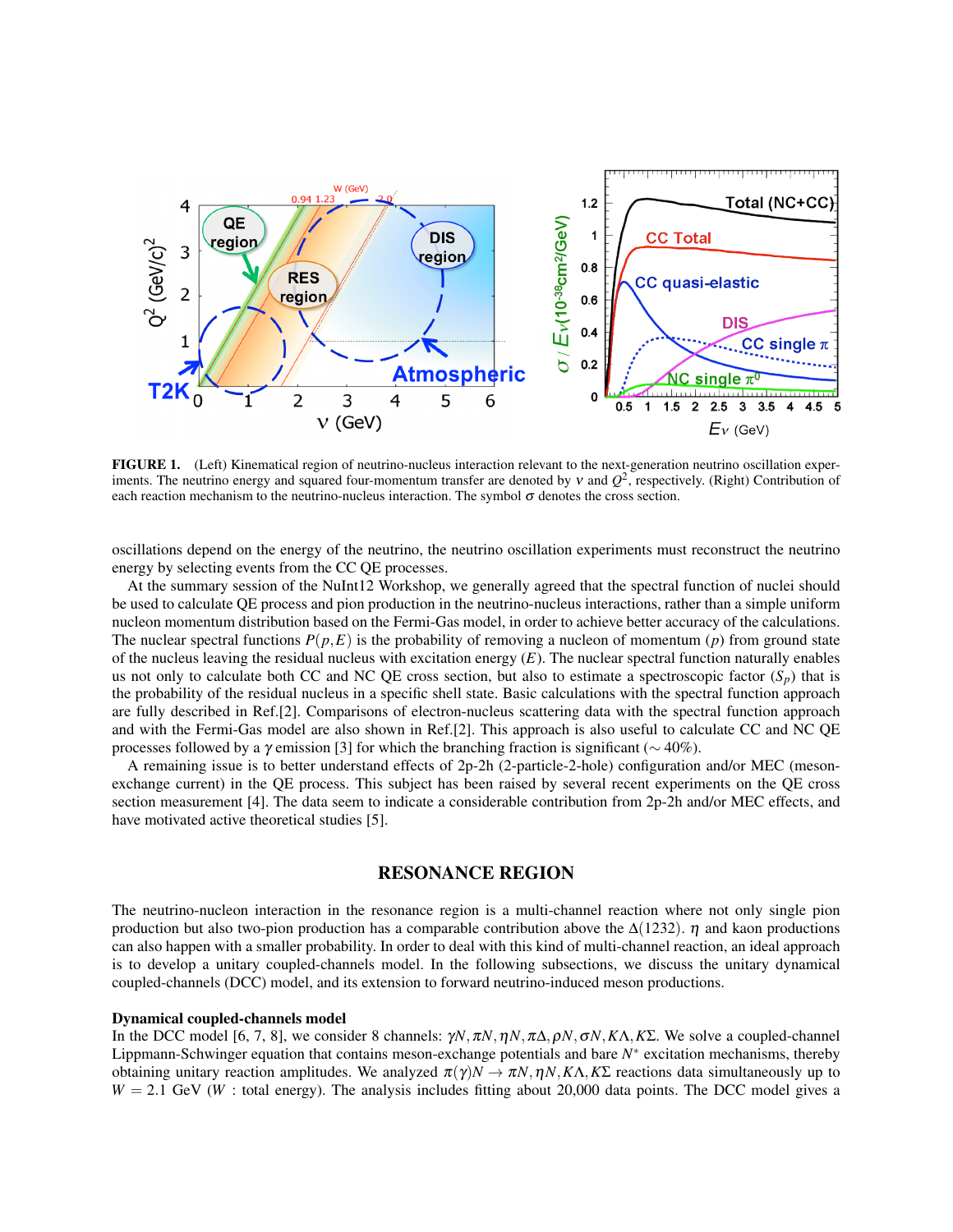

**FIGURE 2.** The structure function  $F_2(Q^2 = 0)$  for the neutrino-induced meson productions from the DCC model. The solid (red), dashed (purple), dash-dotted (green), two-dotted dash (blue), and two-dash dotted (orange) curves are for the <sup>π</sup>*N*, ππ*N*, <sup>η</sup>*N*, *K*Λ and *K*Σ reactions, respectively. The sum of them is given by the thick solid (black) curve.

reasonable description of meson production data in the resonance region, thus providing a good basis with which we proceed to the neutrino reactions.

#### Forward neutrino-induced meson productions based on PCAC

In the forward limit, the matrix element for a neutrino-induced meson production off the nucleon is given by the divergence of the axial current, accompanied by some kinematical factor. With the Partially Conserved Axial Current (PCAC) hypothesis, we can relate the matrix element with those of the pion-induced meson production. Thus with  $\pi N \to X$  ( $X = \pi N$ ,  $\pi \pi N$ ,  $\eta N$ ,  $K\Lambda$ ,  $K\Sigma$ ) amplitude, we can calculate the forward neutrino-induced meson productions. Recently, We have done such an application with the DCC model for  $\pi N \to X$  [9]. We present the result in Fig. 2 where the structure function  $F_2(Q^2 = 0)$  is shown as a function of the total energy *W* of the hadronic final state. While  $\pi N$  production is the dominant process up to  $W = 1.5$  GeV, above that energy, the  $\pi \pi N$  production becomes comparable to  $\pi N$ , showing the importance of the  $\pi \pi N$  channel in the resonance region above  $\Delta(1232)$ . Other meson productions, <sup>η</sup>*N*, *K*Λ, and *K*Σ reactions have much smaller contribution. We remark that this is the first prediction of the neutrino-induced ππ*N*, η*N*, *KY* production rates based on a model that has been extensively tested by data.

#### Future plan

The current model for the neutrino reaction is limited to only the forward kinematics. In near future, we extend the model so that we can analyze the neutrino reaction of all kinematics in the resonance region. For that, we need to develop a dynamical model for both vector and axial currents. Regarding the vector current, we already have some part by having analyzed data for meson photoproductions on the proton. We will also analyze the neutron target data, so that we can decompose the vector current into isovector and isoscalar pieces; this decomposition is necessary for calculating the neutrino processes. The  $Q^2$ -dependence of the vector current couplings will be fixed by analyzing pion electroproduction data. For the axial current, we develop a model consisting of non-resonant mechanisms and also bare *N*<sup>∗</sup> excitation mechanisms. The axial current couplings of *N*-*N*<sup>∗</sup> transition can be determined from the corresponding  $\pi NN^*$  coupling using the PCAC relation. The  $Q^2$ -dependence of the couplings can be fixed using available data of the neutrino-induced single pion production. In this way, we obtain all ingredients to calculate the neutrino-induced meson productions for finite  $Q^2$  in the resonance region.

## DEEP INELASTIC SCATTERING REGION

The deep inelastic region of neutrino-nucleon interactions corresponds to the kinematical conditions of  $Q^2 \gtrsim 1 \text{ GeV}^2$ and  $W^2 \gtrsim 4 \text{ GeV}^2$ , and the cross sections or structure functions are described by the parton model. The neutrino